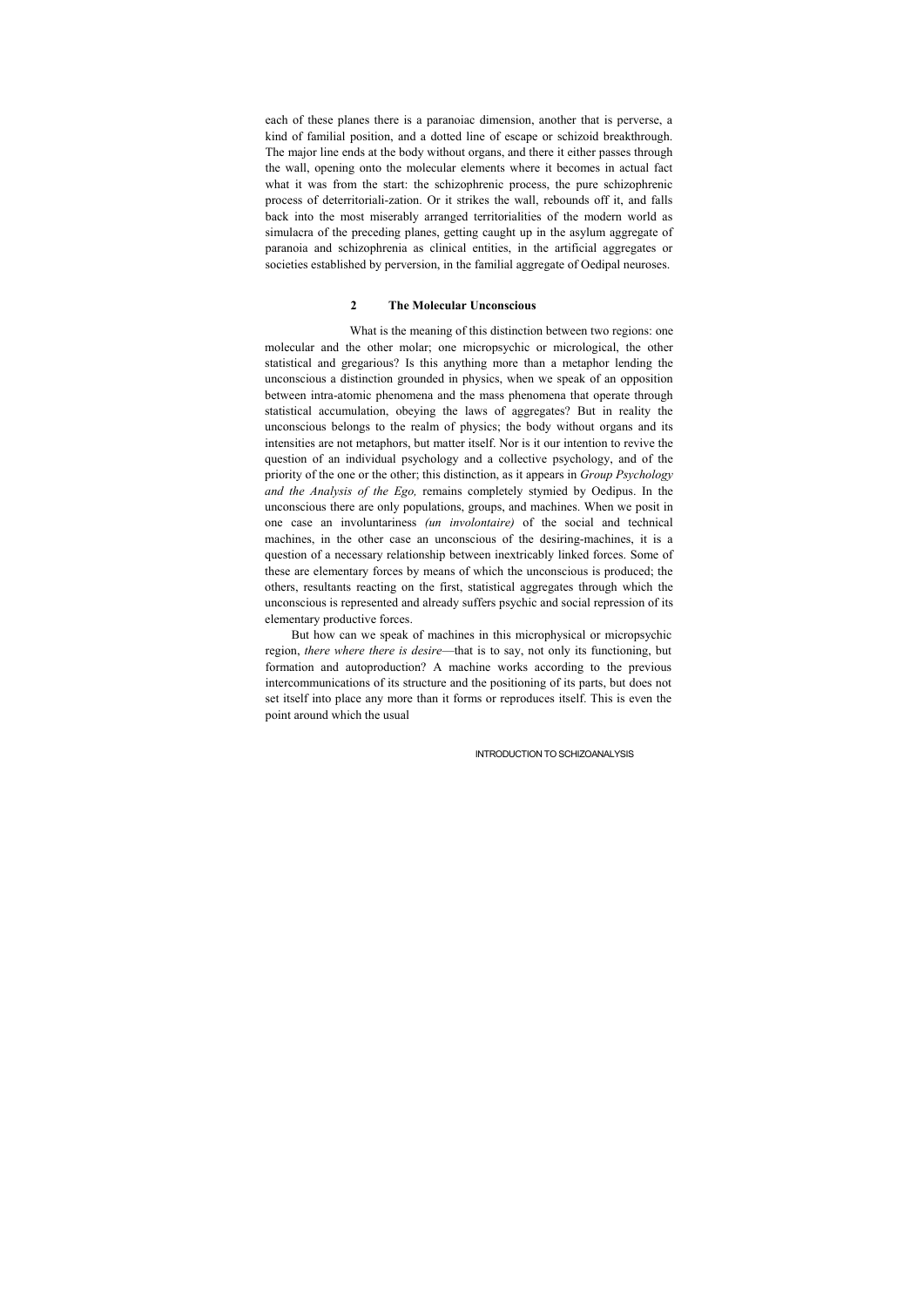polemic between vitalism and mechanism revolves: the machine's ability to account for the workings of the organism, but its fundamental inability to account for its formations. From machines, mechanism abstracts a *structural unity* in terms of which it explains the functioning of the organism. Vitalism invokes an *individual and specific unity* of the living, which every machine presupposes insofar as it is subordinate to organic continuance, and insofar as it extends the latter's autonomous formations on the outside. But it should be noted that, in one way or another, the machine and desire thus remain in an extrinsic relationship, either because desire appears as an effect determined by a system of mechanical causes, or because the machine is itself a system of means in terms of the aims of desire. The link between the two remains secondary and indirect, both in the new means appropriated by desire and in the derived desires produced by the machines.

A profound text by Samuel Butler, "The Book of the Machines," nevertheless allows us to go beyond these points of view.<sup>7</sup> It is true that this text seems at first merely to contrast the two common arguments, the one according to which the organisms are for the moment only more perfect machines ("Whether those things which we deem most purely spiritual are anything but disturbances of equilibrium in an infinite series of levers, beginning with those levers that are too small for microscopic detection"<sup>8</sup>), the other according to which machines are never more than extensions of the organism ("The lower animals keep all their limbs at home in their bodies, but many of man's are loose, and lie about detached, now here and now there, in various parts of the world"<sup>9</sup>). But there is a Butlerian manner for carrying each of the arguments to an extreme point where it can no longer be opposed to the other, a point of nondifference or *dispersion.* For one thing, Butler is not content to say that machines extend the organism, but asserts that they are really limbs and organs lying on the body without organs of a society, which men will appropriate according to their power and their wealth, and whose poverty deprives them as if they were mutilated organisms. For another, he is not content to say that organisms are machines, but asserts that they contain such an abundance of parts that they must be compared to very different parts of distinct machines, each relating to the others, engineered in combination with the others.

What is essential is this double movement whereby Butler drives both arguments beyond their very limits. *He shatters the vitalist argument by calling in question the specific or personal unity of the organism, and the mechanist argument even more decisively, by calling in question the structural unity of the machine.* It is said that machines do not reproduce themselves, or that they only reproduce themselves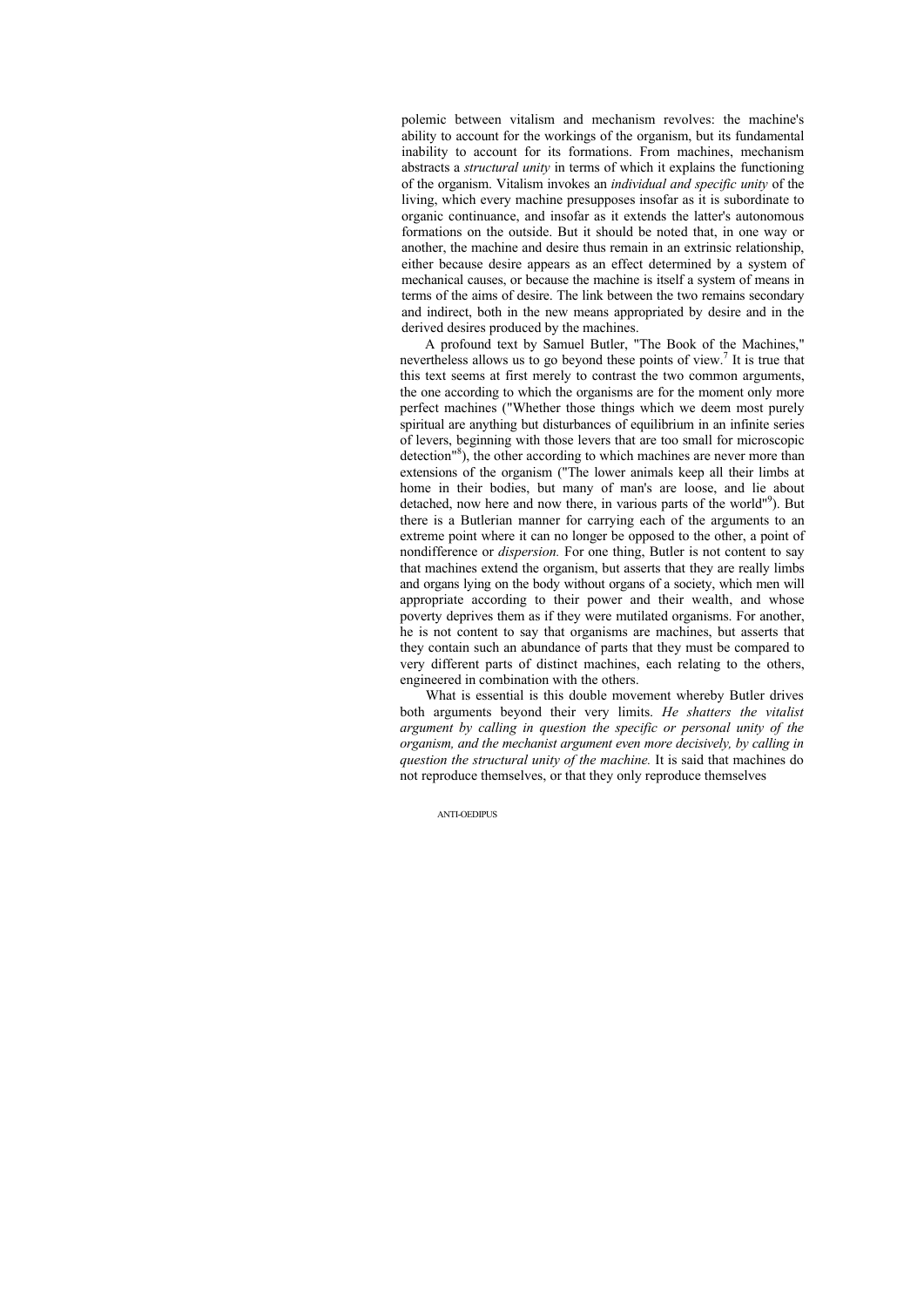through the intermediary of man, but "does any one say that the red clover has no reproductive system because the bumble bee (and the bumble bee only) must aid and abet it before it can reproduce? No one. The bumble bee is a part of the reproductive system of the clover. Each one of ourselves has sprung from minute animalcules whose entity was entirely distinct from our own. . . . These creatures are part of our reproductive system; then why not we part of that of the machines? . . . We are misled *by considering any complicated machine as a single thing;*  in truth it is a city or a society, each member of which was bred truly after its kind. We see a machine as a whole, we call it by a name and individualize it; we look at our own limbs, and know that the combination forms an individual which springs from a single centre of reproductive action; we therefore assume that there can be no reproductive action which does not arise from a single center; but this assumption is unscientific, and the bare fact that no vapour-engine was ever made entirely by another, or two others, of its own kind, is not sufficient to warrant us in saying that vapour-engines have no reproductive system. The truth is that each part of every vapour-engine is bred by its own special breeders, whose function is to breed that part, and that only, while the combination of the parts into a whole forms another department of the mechanical reproductive system."<sup>10</sup> In passing, Butler encounters the phenomenon of surplus value of code, when a part of a machine captures within its own code a code fragment of another machine, and thus owes its reproduction to a part of another machine: the red clover and the bumble bee; or the orchid and the male wasp that it attracts and intercepts by carrying on its flower the image and the odor of the female wasp.

At *this point of dispersion* of the two arguments, it becomes immaterial whether one says that machines are organs, or organs, machines. The two definitions are exact equivalents: man as a "vertebro-machinate mammal," or as an "aphidian parasite of machines." What is essential is not in the passage to infinity itself—the infinity composed of machine parts or the temporal infinity of the animalcules—but rather in what this passage blossoms into. Once the structural unity of the machine has been undone, once the personal and specific unity of the living has been laid to rest, a direct link is perceived between the machine and desire, the machine passes to the heart of desire, the machine is desiring and desire, machined. Desire is not in the subject, but the machine in desire—with the residual subject off to the side, alongside the machine, around the entire periphery, a parasite of machines, an accessory of vertebro-machinate desire. In a word, the real difference is not between the living and the machine, vitalism and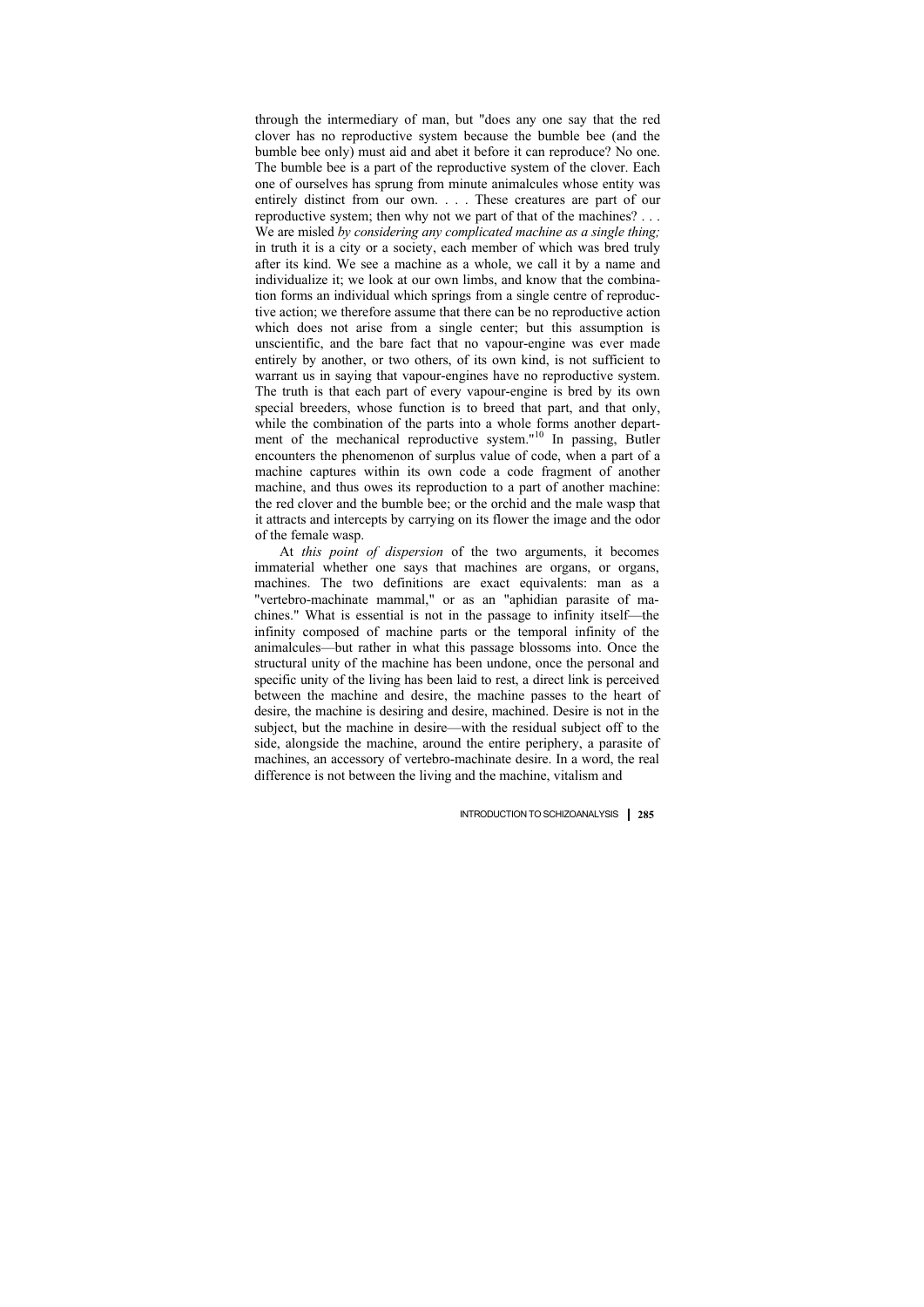mechanism, but between two states of the machine that are two states of the living as well. The machine taken in its structural unity, the living taken in its specific and even personal unity, are mass phenomena or molar aggregates; for this reason each points to the extrinsic existence of the other. And even if they are differentiated and mutually opposed, it is merely as two paths in the same statistical direction. But in the other more profound or intrinsic direction of multiplicities there is interpene-tration, direct communication between the molecular phenomena and the singularities of the living, that is to say, between the small machines scattered in every machine, and the small formations dispersed in every organism: a domain of nondifference between the microphysicai and the biological, there being as many living beings in the machine as there are machines in the living. Why speak of machines in this domain, when there would seem to be none, strictly speaking—no structural unity nor any preformed mechanical interconnections? "But there is the possibility of formation of such machines—in indefinitely superimposed relays, in working cycles that mesh with each other—which, once assembled, will obey the laws of thermo-dynamics, but which in the process of assembly do not depend on these laws, since the chain of assembly begins in a domain where by definition there are as yet no statistical laws. . . . *At this level, functioning and formation are still confounded as in the molecule;* and, starting from this level, two diverging paths open up, of which one will lead to the more or less regular accumulations of individuals, the other to the perfectings of the individual organization whose simplest schema is the formation of a pipe."\*

The real difference is therefore between on the one hand the molar machines—whether social, technical, or organic—and on the other the desiring-machines, which are of a molecular order. Desiring-rnachines are the following: formative machines, whose very misfirings are functional, and whose functioning is indiscernible from their formation; chronogeneous machines engaged in their own assembly *(montage),*  operating by nonlocalizable intercommunications and dispersed localizations, bringing into play processes of temporalization, fragmented

\*Raymond Ruyer, *La genese des formes vivantes* (Paris: Flamniarion, 1958), pp. 80-81. Taking up certain arguments of Bohr, Schrodinger, Jordan, and Lillie, Ruyer shows that the living is directly coupled to the individual phenomena of the atom, beyond the mass effects that appear in the internal mechanical circuits of<br>the organism as well as in the external technical activities: "Classical physics only concerns itself with mass<br>p the atom, one can in fact go in two directions. Their statistical accumulation leads to the laws of common physics. But as these individual phonoman become complicated through systematic interactions, all the physics. But as these individual phenomena become complicated through systematic interactions while keeping their individuality at the core of the molecule, then at the core of the macromolecule, then of the virus, then of the one-celled organism, by subordinating the mass phenomena—one is led all the way to the organism that no matter how large remains in this sense microscopic "fp. 54). These themes are the organism that, no matter how large, remains in this sense microscopic "fp. 54). These themes are developed at length by Ruyer in *Nea-finalisme* (Paris: Presses Universitaires de France, 1952).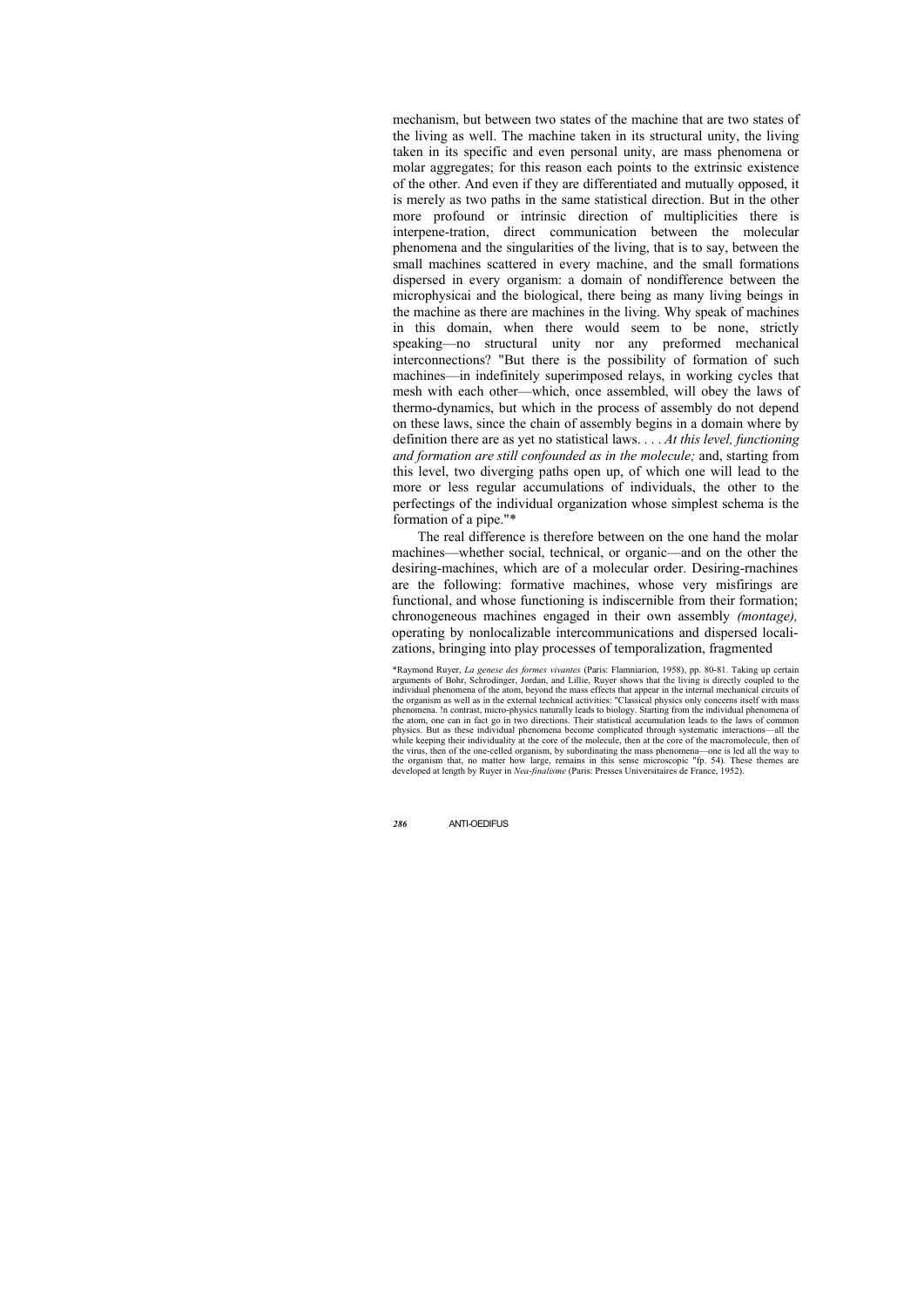formations, and detached parts, with a surplus value of code, and where the whole is itself produced alongside the parts, as a part apart or, as Butler would say, "in another department" that fits the whole over the other parts; machines in the strict sense, because they proceed by breaks and flows, associated waves and particles, associative flows and partial objects, inducing—always at a distance—transverse connections, inclusive disjunctions, and polyvoca! conjunctions, thereby producing selections, detachments, and remainders, with a transference of individuality, in a generalized schizogenesis whose elements are the schizzes-flows.

Subsequently—rather, we should say on the other hand—when the machines become unified at the structural level of techniques and institutions that give them an existence as visible as a plate of steel; when the living, too, become structured by the statistical unities of their persons and their species, varieties, and locales; when a machine appears as a single object, and a living organism appears as a single subject; when the connections become global and specific, the disjunctions exclusive, and the conjunctions biunivocal; then desire does not need to project itself into these forms that have become opaque. These forms are immediately molar manifestations, statistical determinations of desire and of *its own* machines. They are the same machines (there is no difference in nature): here, as organic, technical, or social machines apprehended in *their* mass phenomenon, to which they become subordinated; there, as desiring-machines apprehended in their submicroscopic singularities that subordinate the mass phenomena. That is why from the start we have rejected the idea that desiring-machines belong to the domain of dreams or the Imaginary, and that they stand in for the other machines. There is only desire and environments, fields, forms of herd instinct. Stated differently, the molecular desiring-machines are in themselves the investment of the large molar machines or of the configurations that the desiring-machines *form according to the laws of large numbers\** in either or both senses of subordination, in one sense and the other of subordination. Desiring-machines in one sense, but organic, technical, or social machines in the other: these are the same machines under determinate conditions. By "determinate conditions" we mean those statistical forms into which the machines enter as so

\* Allen Wallis and Harry Roberts, in *Statistics, a New Approach* (New York: Free Press of Giencoe, 1956), define the "law of large numbers" as follows: "the larger the sample, the (ess will be the variability in the samp L. H, C. Tippett, *Statistics* [New York: Oxford University Press, 1943), p. 87). *(Translators'note.)*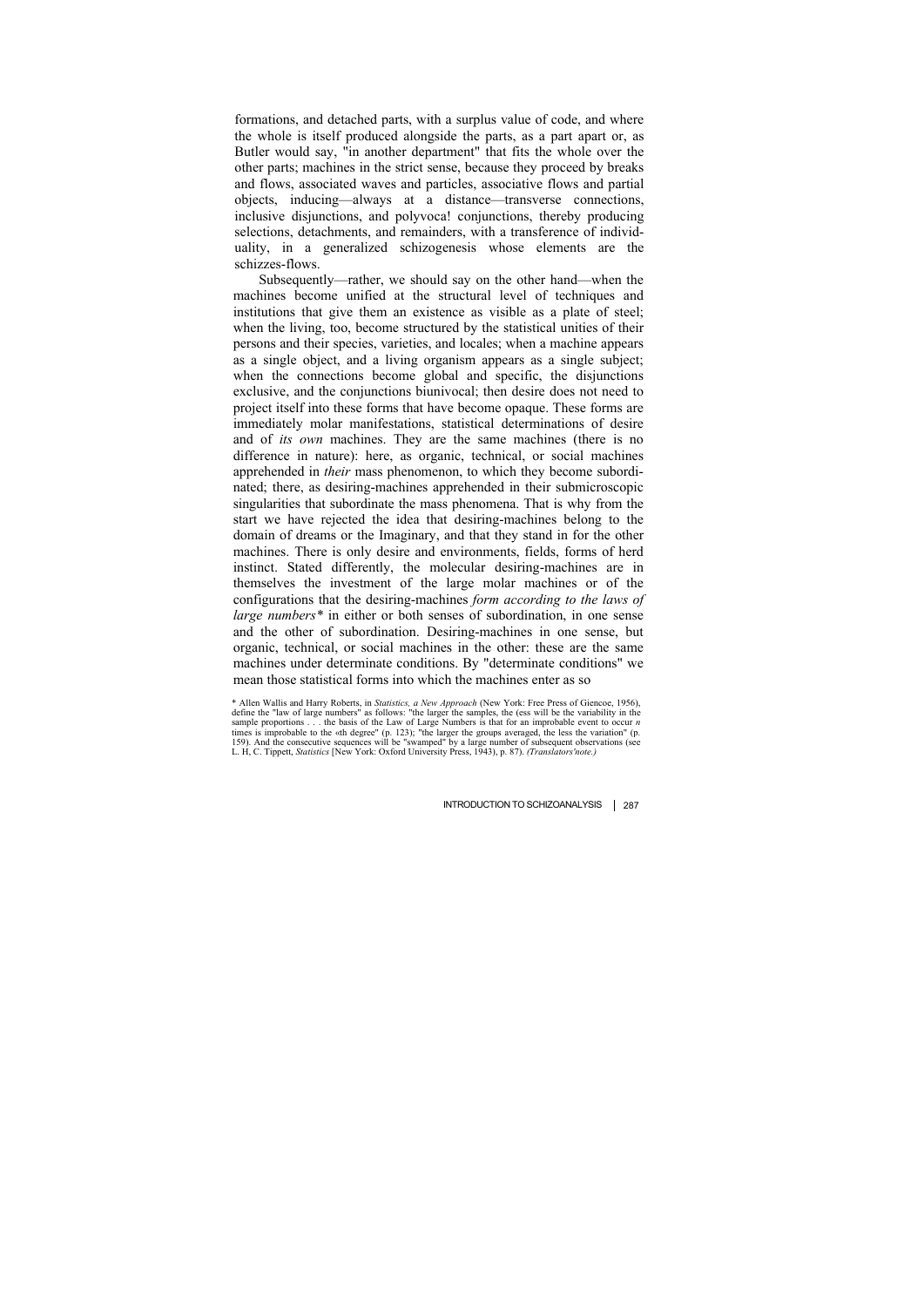many stable forms, unifying, structuring, and proceeding by means of large heavy aggregates; the selective pressures that group the parts retain some of them and exclude others, organizing the crowds. These are therefore the same machines, but not at ail the same regime, the same relationships of magnitude, or the same uses of syntheses. It is only at the submicroscopic level of desiring-machines that there exists a functionalism—machinic arrangements, an engineering of desire; for it is only there that functioning and formation, use and assembly, product and production merge. AH molar functionalism is false, since the organic or social machines are not formed in the same way they function, and the technical machines are not assembled in the same way they are used, but imply precisely the specific conditions that separate their own production from their distinct product. Only what is not produced in the same way it functions has a meaning, and also a purpose, an intention. The desiring-machines on the contrary represent nothing, signify nothing, mean nothing, and are exactly what one makes of them, what is made with them, what they make in themselves.

Desiring-machines work according to regimes of syntheses that have no equivalent in the large aggregates. Jacques Monod has defined the originality of these syntheses, from the standpoint of a molecular biology or of a "microscopic cybernetics" without regard to the traditional opposition between mechanism and vitalism. Here the fundamental traits of synthesis are the indifferent nature of the chemical signals, the indifference to the substrate, and the indirect character of the interactions. Such formulas as these are negative only in appearance, and in relation to the laws of aggregates, but must be understood positively in terms of force *(puissance).* "Between the substrate of an allosteric enzyme and the ligands prompting or inhibiting its activity there exists no chemically necessary relationship of structure or of reactivity. ... An allosteric protein should be seen as a specialized product of molecular "engineering," enabling an interaction, positive or negative, to come about between compounds without chemical affinity, and thereby eventually subordinating any reaction to the intervention of compounds that are chemically foreign and indifferent to this reaction. The way in which allosteric interactions work hence permits a complete freedom in the "choice" of controls. And these controls, having no chemical requirements to answer to, will be the more responsive to physiological requirements, and will accordingly be selected for the extent to which they confer heightened coherence and efficiency upon the cell or organism. In a word, the very gratuitousness of these systems, giving molecular evolution a practically limitless field for exploration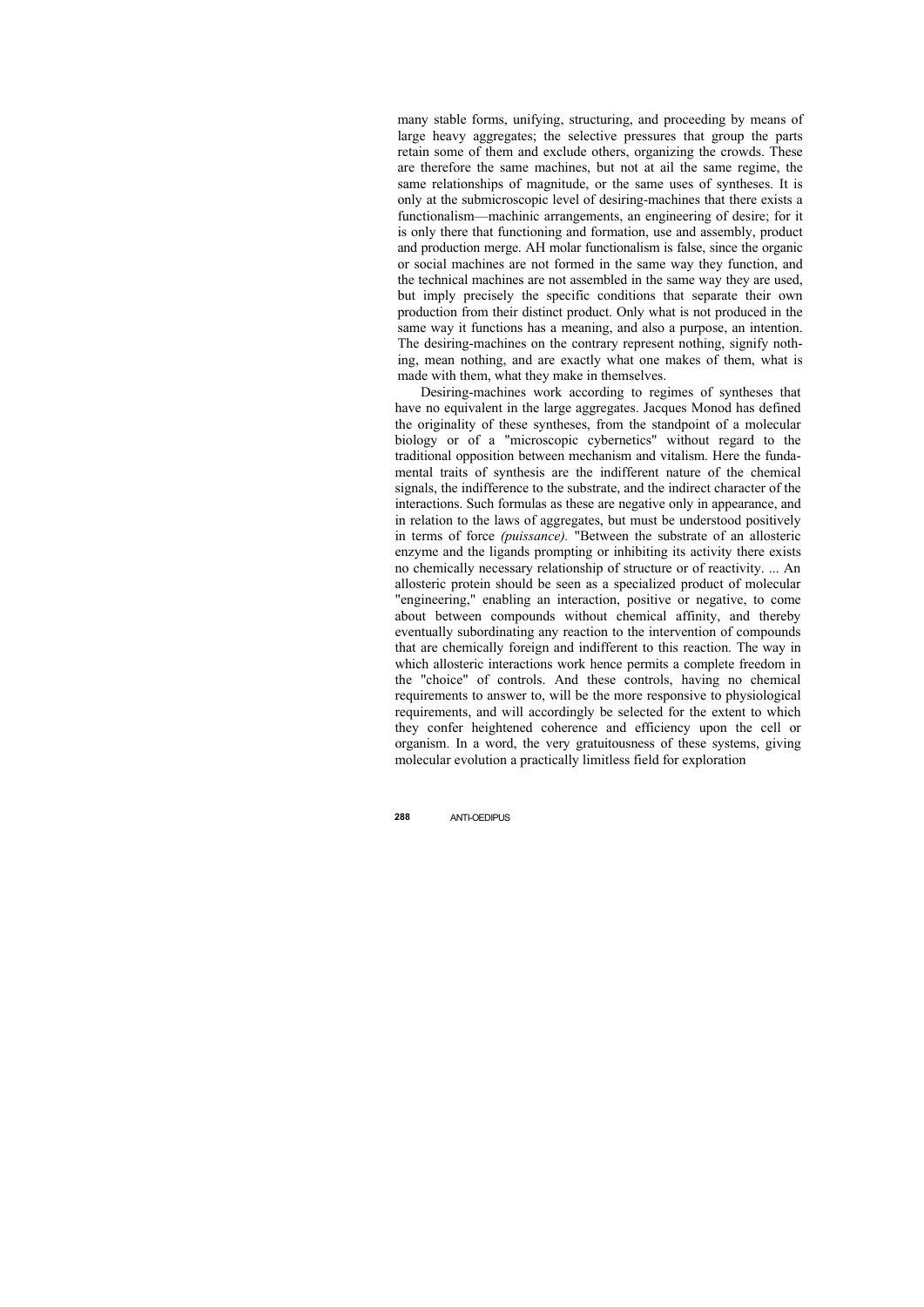and experiment, enabled it to elaborate the huge network of cybernetic inter-connections."\*

How, starting from this domain of chance or of real inorganization, large configurations are organized that necessarily reproduce a structure under the action of DNA and its segments, the genes, performing veritable lottery drawings, creating switching points as *lines of selection or evolution*—this, indeed, is what all the stages of the passage from the molecular to the molar demonstrate, such as this passage appears in the organic machines, but no less so in the social machines with other laws and other figures. In this sense it was possible to insist on a common characteristic of human cultures and of living species, as "Markov chains": aleatory phenomena that are partially dependent. In the genetic code as in the social codes, what is termed a signifying chain is more a jargon than a language *(langage),* composed of nonsignifying elements that have a meaning or an effect of signification only in the large aggregates that they constitute through a linked drawing of elements, a partial dependence, and a superposition of relays.f It is not a matter of biologizing human history, nor of anthropologizing natural history. It is a matter of showing the common participation of the social machines *and*  the organic machines in the desiring-machines. At man's most basic stratum, the Id: the schizophrenic cell, the schizo molecules, their chains and their jargons. There is a whole biology of schizophrenia; molecular biology is itself schizophrenic—as is microphysics. But inversely schizophrenia—the theory of schizophrenia—is biological, biocultural, inasmuch as it examines the machinic connections of a molecular order, their distribution into maps of intensity on the giant molecule of the body without organs, and the statistical accumulations that form and select the large aggregates.

Szondi set out on this molecular path, discovering a genie unconscious that he contrasted with the Freudian individual unconscious as well as with Jung's collective unconscious.\*\* He often calls this genie or

\*Jacques Monod, *Chance and Necessity* (see reference note 27), pp. 77-78. And pp. 90-98: "With the globular protein we already have, at the molecular level, are proportional proportional proportional proportional proporti combinations can be discerned. Randomness caught on the wing, preserved, reproduced by the machinery of invariance and thus converted into order, rule, necessity."

tOn the Markov chains and their applications to the living species as well as to cultural formations, see Ruyer, *La genese des formes vivantes,* Ch. 8. The phenomena of surplus value of code are clearly explained in this perspective of "semifortuitous sequences." Several times Ruyer compares this with the language of schizophrenia.

\*\*Lipot Szondi, *Experimental Diagnostics of Drives* (New York: Grune & Stratton, 1952). Szondi's work was the first to establish a fundamental relationship between psychoanalysis and genetics. See also the recent attempt by Andre Green, in terms of the advances made in molecular biology: "Repetition et instinct de mort," *Revue franc aise de psychanalyse,* May 1970.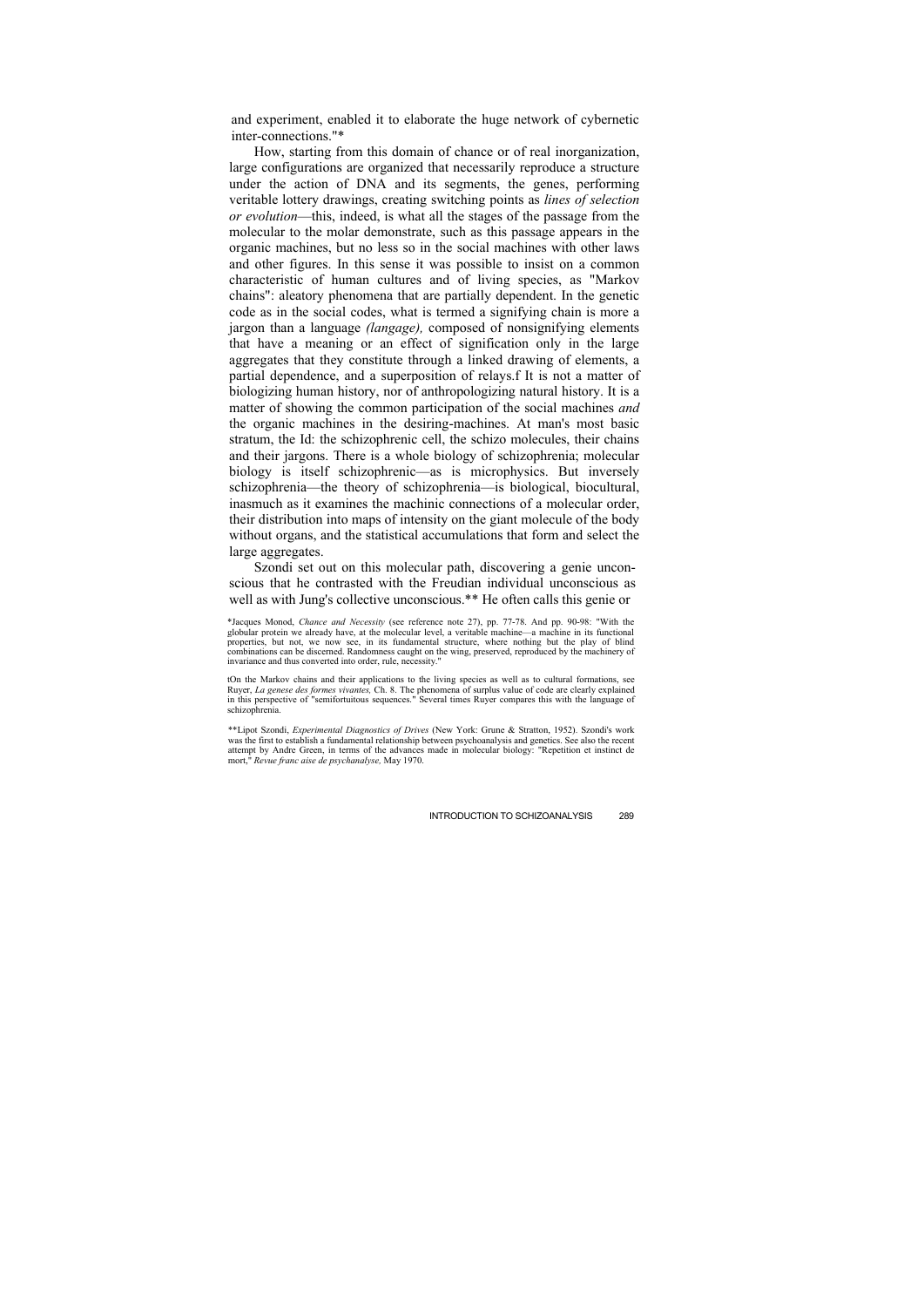genealogical unconscious familial; and Szondi himself went on to study schizophrenia using familial aggregates as his units of measure. But the genie unconscious is familial only to a very small degree, much less so than Freud's unconscious, since the diagnosis is carried out by comparing desire to the photographs of hermaphrodites, assassins, etc., instead of reducing it as usual to the images of daddy-mommy. Finally some relation to the outside! A whole alphabet, an entire axiomatic done with photos of mad people; this has to be tried, testing "the need for paternal feeling" against a series of portraits of assassins. It is no use saying this remains within the bounds of Oedipus, the truth is that it throws them open in a remarkable way. The hereditary genes of drives therefore play the role of simple stimuli that enter into variable combinations following vectors that survey an entire social historical field—an analysis of destiny.

In point of fact, the truly molecular unconscious cannot confine itself to genes as its units of reproduction; these units are still expressive, and lead to molar formations. Molecular biology teaches us that it is only the DNA that is reproduced, and not the proteins. Proteins are both products and units of production; they are what constitutes the unconscious as a cycle or as the autoproduction of the unconscious—the ultimate molecular elements in the arrangement of the desiring-machines and the syntheses of desire. We have seen that, *through* reproduction and its objects (defined familially or genetically), it is always the unco- scious that produces itself in a cyclical orphan movement, a cycle of destiny where it always remains a subject. It is precisely on this point that the statutory independence of sexuality with regard to generation rests. Szondi senses this direction—according to which one must go beyond the molar to the molecular—so acutely that he takes exception to all statistical interpretations of what is wrongly called his "test." What is more, he calls for going beyond contents toward the realm of *functions.* But he makes this advance, follows this direction, only by going from aggregates or classes toward "categories," of which he establishes a systematically closed list—categories that are still only expressive forms of existence that a subject is meant to choose and combine freely. For this reason Szondi misses the internal or molecular elements of desire, the nature of their machinic choices, arrangements, and combinations. He also misses the real question of schizoanalysis: What drives your own desiring-machines? What is their functioning? What are the syntheses into which they enter and operate? What use do you make of them, in all the transitions that extend from the molecular to the molar and inversely, and that constitute the cycle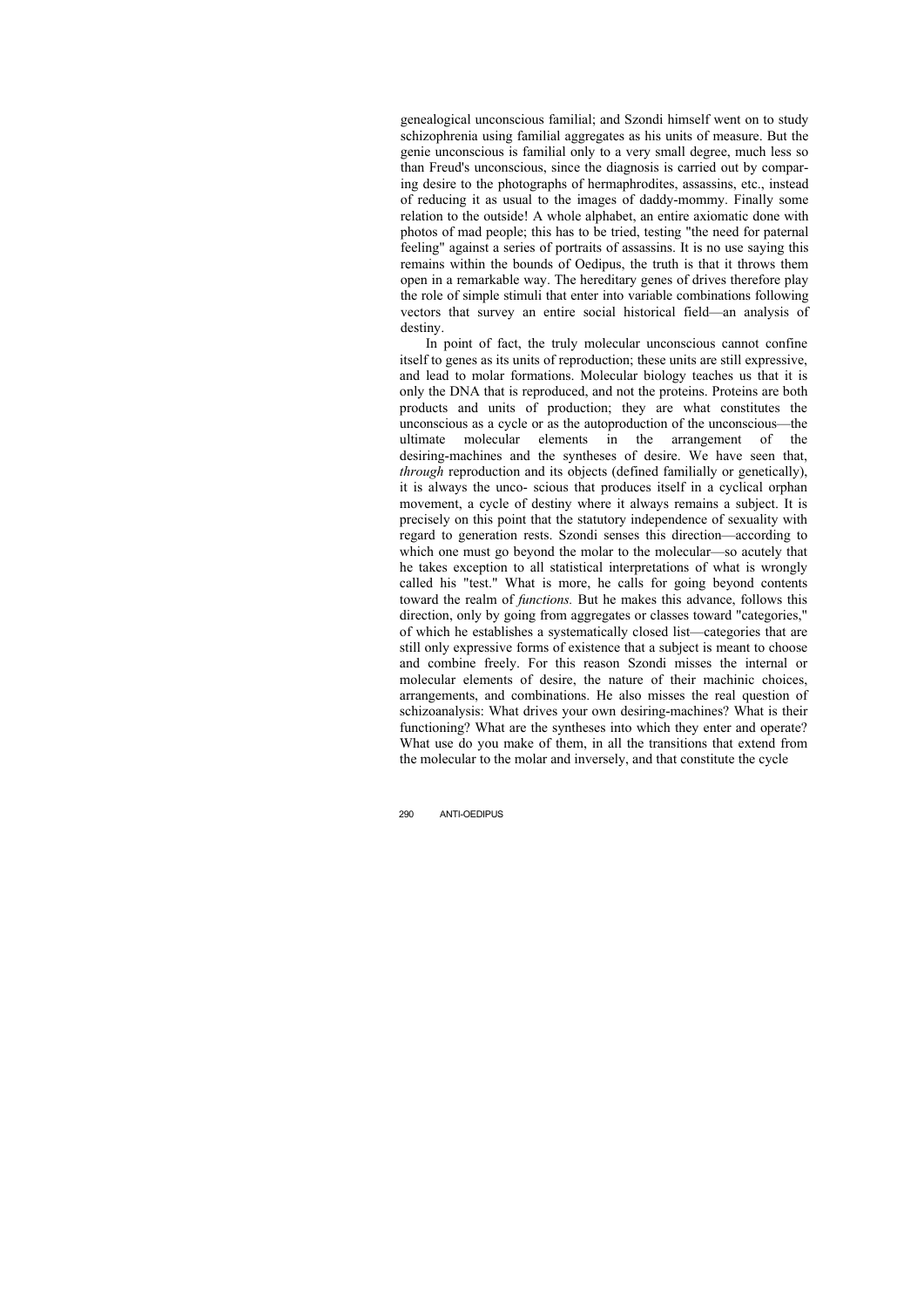whereby the unconscious, remaining a subject, produces and reproduces itself?

We use the term *Libido* to designate the specific energy of desiring-machines; and the transformations of this energy—*Numen* and *Voluptas*—are never desexualizations or sublimations. This terminology indeed seems extremely arbitrary. Considering the two ways in which the desiring-machines must be viewed, what they have to do with a properly sexual energy is not immediately clear: either they are assigned to the molecular order that is their own, or they are assigned to the molar order where they form the organic or social machines, and invest organic or social surroundings. It is in fact difficult to present sexual energy as directly cosmic and intra-atomic, and at the same time as directly sociohistorical. It would be futile to say that love has to do with proteins and society. This would amount to reviving yet once more the old attempts at liquidating Freudianism, by substituting for the libido a vague cosmic energy capable of all of the metamorphoses, or a kind of socialized energy capable of all the investments. Or would we do better to review Reich's final attempt, involving a "biogenesis" that not without justification is qualified as a schizoparanoiac mode of reasoning? It will be remembered that Reich concluded in favor of an intra-atomic cosmic energy—the orgone—generative of an electrical flux and carrying submicroscopic particles, the bions. This energy produced differences in potential or intensities distributed on the body considered from a molecular viewpoint, and was associated with a mechanics of fluids in this same body considered from a molar viewpoint. What defined the libido as sexuality was therefore the association of the two modes of operation, mechanical and electrical, in a sequence with two poles, molar and molecular (mechanical tension, electrical charge, electrical discharge, mechanical relaxation). Reich thought he had. thus overcome the alternative between mechanism and vitalism, since these functions, mechanical and electrical, existed in matter in general, but were combined in a particular sequence within the living. And above all he upheld the basic psychoanalytic truth, the supreme disavowal of which he was able to denounce in Freud: the independence of sexuality with regard to reproduction, the subordination of progressive or regressive reproduction to sexuality as a cycle.\*

<sup>\*</sup>AH of Reich's last studies, biocosmie and biogenetic, are summarized at the end of Wilhelm Reich, *The Tunction of the Orgasm* (reference note 22), Ch. 7. The primacy of sexuality over generation and reproduction comes t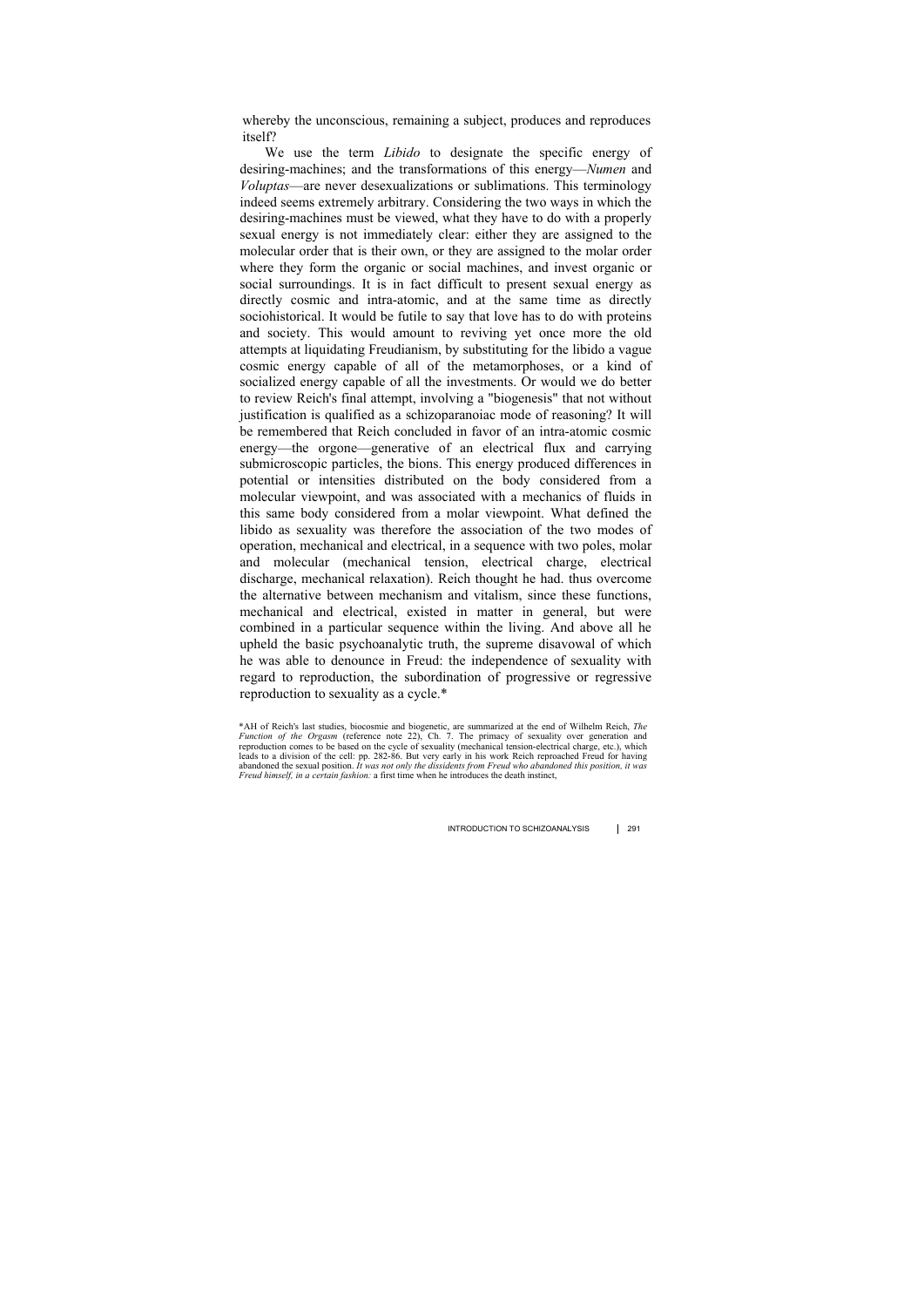If the details of Reich's final theory are taken into consideration, we admit that its simultaneously schizophrenic and paranoiac nature is no obstacle where we are concerned—on the contrary. We admit that any comparison of sexuality with cosmic phenomena such as "electrical storms," "the blue color of the sky and the blue-gray of atmospheric haze," the blue of the orgone, "St. Elmo's fire, and the bluish formations [of] sunspot activity," fluids and flows, matter and particles, in the end appear to us more adequate than the reduction of sexuality to the pitiful little familialist secret. We think that Lawrence and Miller have a more accurate evaluation of sexuality than Freud, even from the viewpoint of the famous scientificity. It is not the neurotic stretched out on the couch who speaks to us of love, of its force and its despair, but the mute stroll of the schizo, Lenz's outing in the mountains and under the stars, the immobile voyage in intensities on the body without organs. As to the whole of Reichian theory, it possesses the incomparable advantage of showing the double pole of the libido, as a molecular formation on the submicroscopic scale, and as an investment of the molar formations on the scale of social and organic aggregates. All that is missing is the confirmations of common sense: why, in what sense is this sexuality?

Cynicism has said, or claimed to have said, everything there is to say about love: that it is a matter of a copulation of social and organic machines on a large scale (at bottom, love is in the organs; at bottom, love is a matter of economic determinations, money). But what is properly cynical is to claim a scandal where there is none to be found, and to pass for bold while lacking boldness. Better the delirium of common sense than its platitude. For the prime evidence points to the fact that desire does not take as its object persons or things, but the entire surroundings that it traverses, the vibrations and flows of every sort to which it is joined, introducing therein breaks and captures—an always nomadic and migrant desire, characterized first of all by its "gigantism": no one has shown this more clearly than Charles Fourier. In a word, the social as well as biological surroundings are the object of unconscious investments that are necessarily desiring or libidinal, in contrast with the preconscious investments of need or of interest. The libido as sexual energy is the direct investment of masses, of large

and begins to speak of Eros instead of sexuality (Reich, pp. 124-27); next, when he makes anxiety into the cause of sexual repression, and no longer its result (p. 136); and more generally when he comes back to a traditio understand, he later stated that 'sexuality in puberty' is 'in the service of procreation." ") Here Reich is obviously referring to Freud's Schopenhauerian or Weismannian texts, where sexuality comes under the sway of the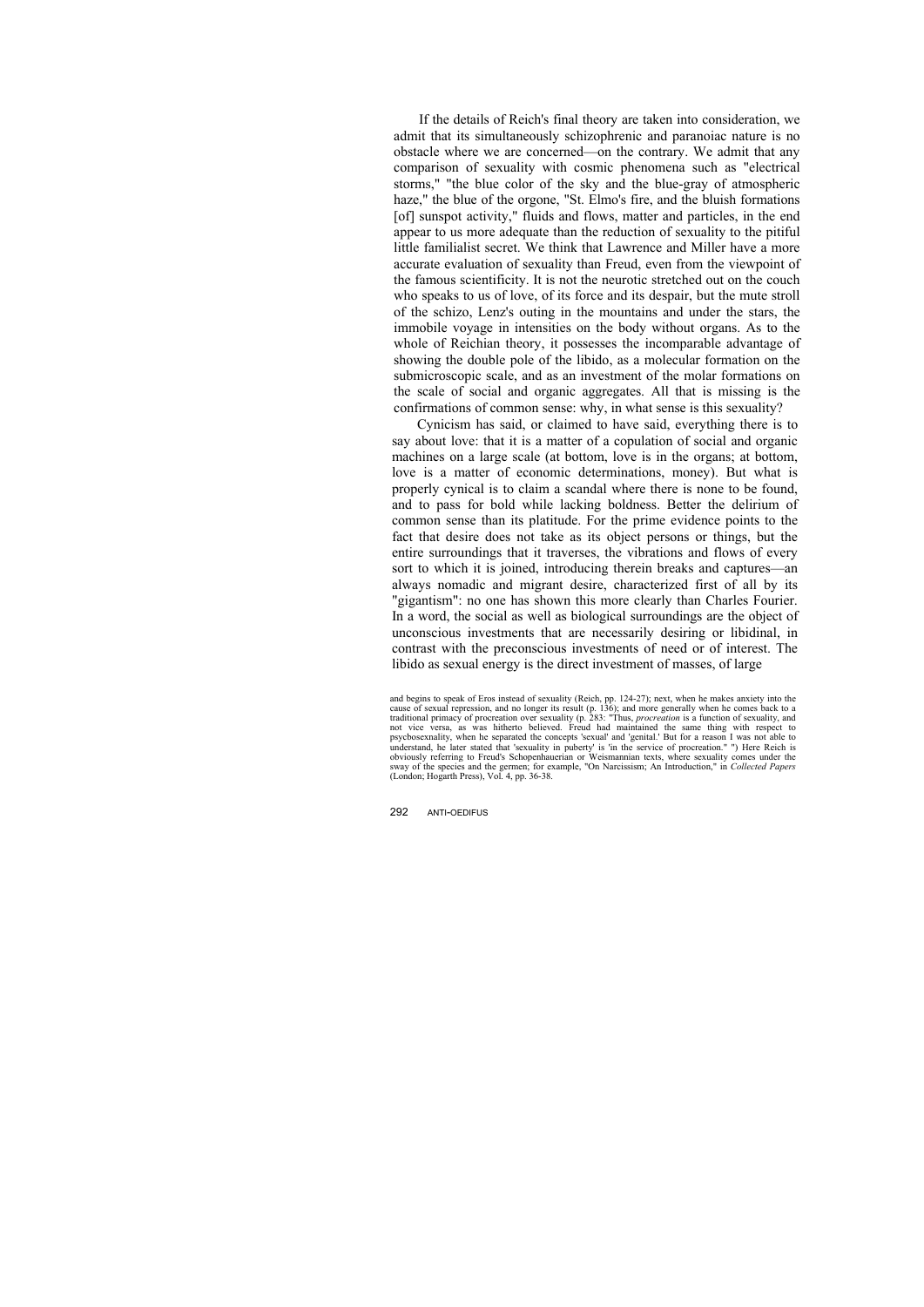aggregates, and of social and organic fields. We have difficulty understanding what principles psychoanalysis uses to support its conception of desire, when it maintains that the libido must be desexualized or even sublimated in order to proceed to the social investments, and inversely that the libido only resexualizes these investments during the course of pathological regression.\* Unless the assumption of such a conception is still familialism—that is, an assumption holding that sexuality operates only in the family, and must be transformed in order to invest larger aggregates.

The truth is that sexuality is everywhere: the way a bureaucrat fondles his records, a judge administers justice, a businessman causes money to circulate; the way the bourgeoisie fucks the proletariat; and so on. And there is no need to resort to metaphors, any more than for the libido to go by way of metamorphoses. Hitler got the fascists sexually aroused. Flags, nations, armies, banks get a lot of people aroused. A revolutionary machine is nothing if it does not acquire at least as much force as these coercive machines have for producing breaks and mobilizing flows. It is not through a desexualizing extension that the libido invests the large aggregates. On the contrary, it is through a restriction, a blockage, and a reduction that the libido is made to repress its flows in order to contain them in the narrow cells of the type "couple," "family," "person," "objects." And doubtless such a blockage is necessarily justified: the libido does not come to consciousness except in relation to a given body, a given person that it takes as object. But our "object choice" itself refers to a conjunction of flows of life and of society that this body and this person intercept, receive, and transmit, always within a biological, social, and historical field where we are equally immersed or with which we communicate. The persons to whom our loves are dedicated, including the parental persons, intervene only as points of connection, of disjunction, of conjunction of flows whose libidinal tenor of a properly unconscious investment they translate. Thus no matter how well grounded the love blockage is, it curiously changes its function, depending on whether it engages desire in the Oedipal impasses of the couple and the family in the service of the repressive machines, or whether on the contrary it condenses a free energy capable of fueling a revolutionary machine. (Here again, everything has already

<sup>\*</sup>Freud, *Three Case Histories* (reference note 42), p; 164: "Persons who have not freed themselves<br>completely from the stage of narcissism, who, that is to say, have at that point a fixation which may operate<br>as a disposin finding no other outlet, may lead to a sexualization of their social instincts and so undo the work of sublimation which they had achieved in the course of their development. This result may be produced by anything that c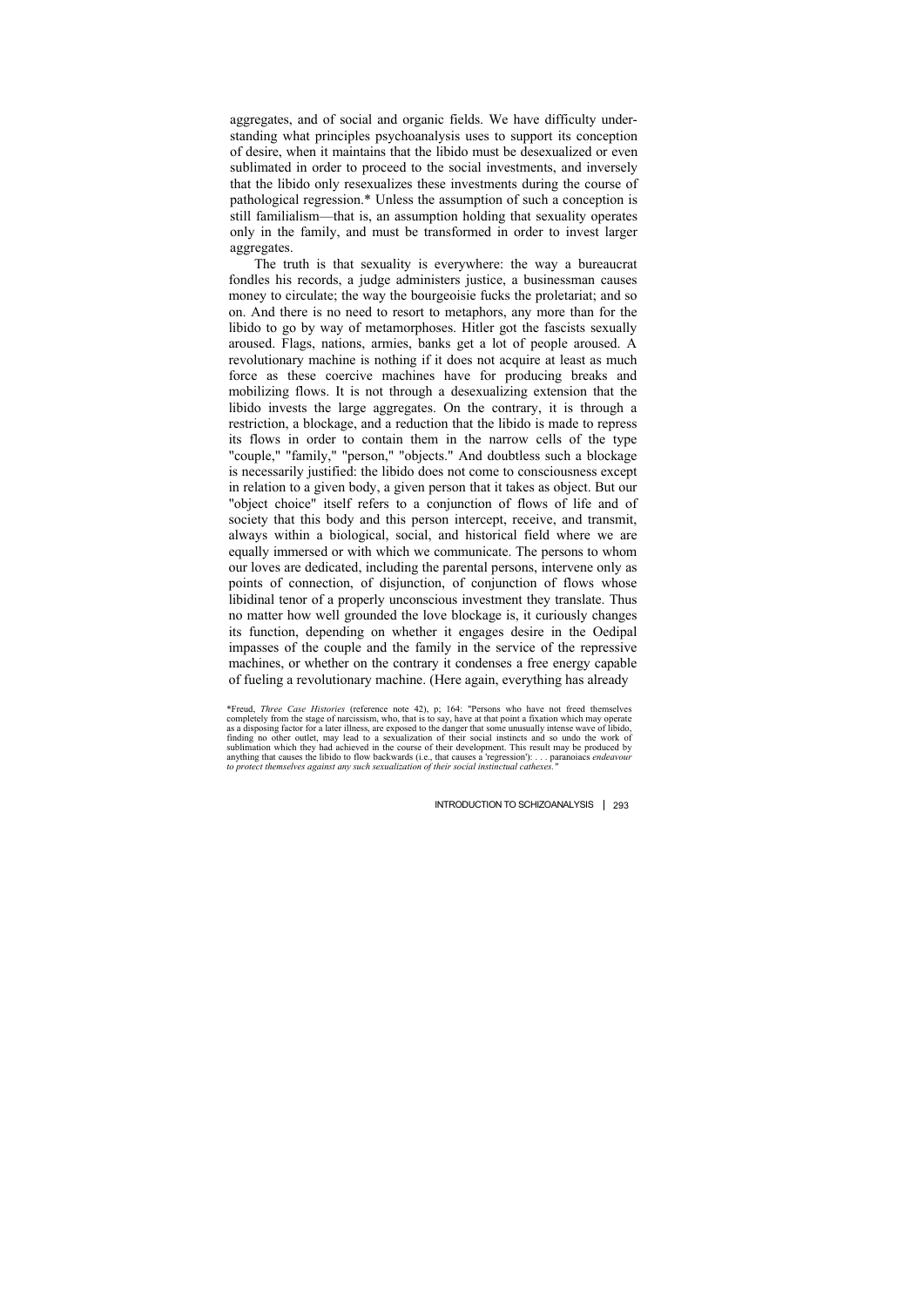been said by Fourier, when he shows the two contrary directions of the "captivation" or the "mechanization" of the passions.) But we always make love with worlds. And our love addresses itself to this libidinal property of our lover, to either close himself off or open up to more spacious worlds, to masses and large aggregates. There is always something statistical in our loves, and something belonging to the laws of large numbers. And isn't it in this way that we must understand the famous formula of Marx?—the relationship between man and woman is "the direct, natural, and necessary relation of person to person." That is, the relationship between the two sexes (man and woman) is only the measure of the relationship of sexuality in general, insofar as it invests large aggregates (man and man)? Whence what came to be called the species determination of the sexuality of the two sexes. And must it not also be said that the phallus is not one sex, but sexuality in its entirety, which is to say the sign of the large aggregate invested by the libido, whence the two sexes necessarily derive, both in their separation (the two homosexual series of man and man, woman and woman) and in their statistical relations within this aggregate?

But Marx says something even more mysterious: that the true difference is not the difference between the two sexes, but the difference between the human sex and the "nonhuman" sex.<sup>11</sup> It is clearly not a question of animals, nor of animal sexuality. Something quite different is involved. If sexuality is the unconscious investment of the large molar aggregates, it is because on its other side sexuality is identical with the interplay of the molecular elements that constitute these aggregates under determinate conditions. The dwarfism of desire as a correlate to its gigantism. Sexuality and the desiring-machines are one and the same inasmuch as these machines are present and operating in the social machines, in their field, their formation, their functioning. Desiring-machines are the nonhuman sex, the molecular machinic elements, their arrangements and their syntheses, without which there would be neither a human sex specifically determined in the large aggregates, nor a human sexuality capable of investing these aggregates. In a few sentences Marx, who is nonetheless so miserly and reticent where sexuality is concerned, exploded something that will hold Freud and all of psychoanalysis forever captive: *the anthropomorphic representation of sex!*

What we call anthropomorphic representation is just as much the idea that there are two sexes as the idea that there is only one. We know how Freudianism is permeated by this bizarre notion that there is finally only one sex, the masculine, in relation to which the woman, the feminine, is denned as a lack, an absence. It could be thought at first thai such a hypothesis founds the omnipotence of a male homosexuality. Yet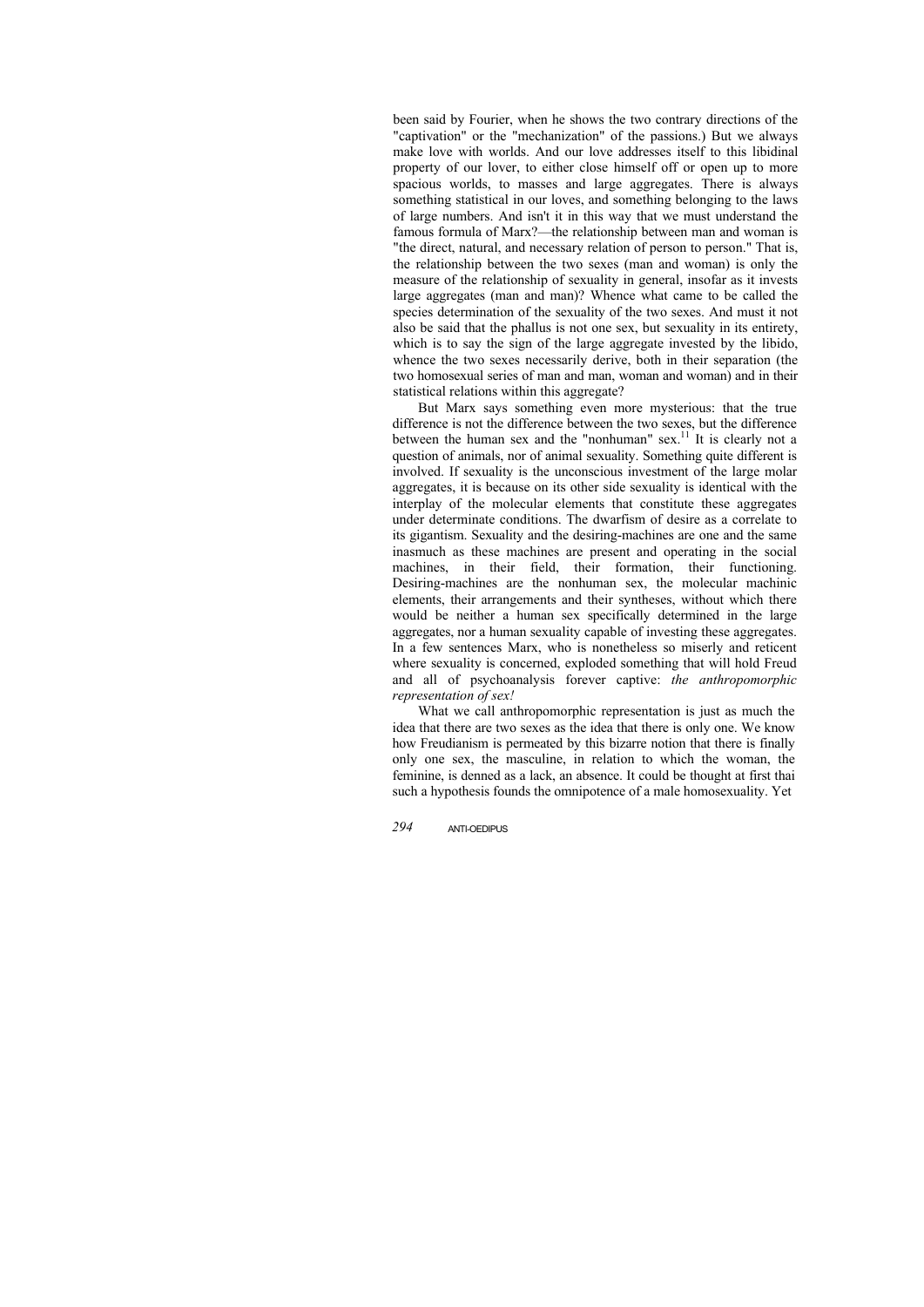this is not at all the case; what is founded here is rather the statistical aggregate of intersexual loves. For if the woman is defined as a lack in relation to the man, the man in his turn lacks what is lacking in the woman, simply in another fashion: the idea of a single sex necessarily leads to the erection of a phallus as an object on high, which distributes lack as two nonsuperimposable sides and makes the two sexes communicate in a common absence—*castration.* Women, as psychoanalysts or psychoanalyzed, can then rejoice in showing man the way, and in recuperating equality in difference. Whence the irresistibly comical nature of the formulas according to which one gains access to desire through castration. But the idea that there are two sexes, after all, is no better. This time, like Melanie Klein, one attempts to define the female sex by means of positive characteristics, even if they be terrifying. At least in this way one avoids phallocentrism, if not anthropomorphism. But this time, far from founding the communication between the two sexes, one founds instead their separation into two homosexual series that remain statistical. And one does not by any means escape castration. It is simply that castration, instead of being the principle of sex conceived as the masculine sex (the great castrated soaring Phallus), becomes the result of sex conceived as the feminine sex (the little hidden absorbed penis). We maintain therefore that *castration is the basis for the anthropomorphic and molar representation of sexuality.* Castration is the universal belief that brings together and disperses both men and women under the yoke of one and the same illusion of consciousness, and makes them adore this yoke. Every attempt to determine the nonhuman nature of sex—for example, "the Great Other" in Lacan—while conserving myth and castration, is defeated from the start. And what does Jean-Francois Lyotard mean, in his commentary—so profound, nevertheless—on Marx's text, when he sees the opening of the nonhuman as having to be "the entry of the subject into desire through castration"?<sup>12</sup> Long live castration, so that desire may be strong? Only fantasies are truly desired? What a perverse, human, all-too-human idea! An idea originating in bad conscience, and not in the unconscious. Anthropomorphic molar representation culminates in the very thing that founds it, the ideology of lack. The molecular unconscious, on the contrary, knows nothing of castration, because partial objects lack nothing and form free multiplicities as such; because the multiple breaks never cease producing flows, instead of repressing them, cutting them at a single stroke—the only break capable of exhausting them; because the syntheses constitute local and nonspecific connections, inclusive disjunctions, nomadic conjunctions: everywhere a microscopic transsexuality, resulting in the woman containing as many